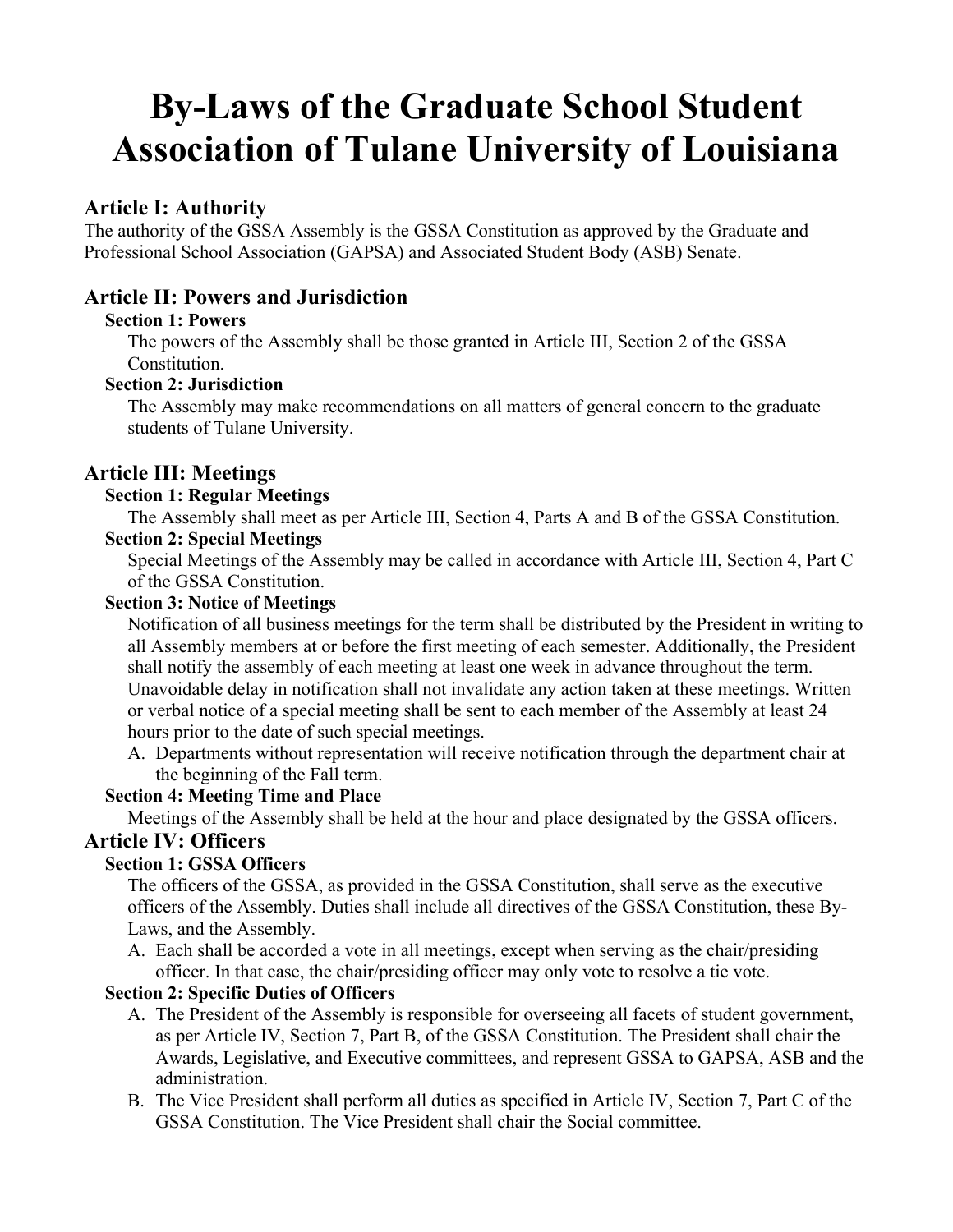- C. The Treasurer shall perform all duties as specified in Article IV, Section 7, Part C. The Treasurer shall serve as the chair of the Budget committee, and shall be the representative of the Assembly to the GAPSA finance meeting. The Treasurer shall give a report on the state of the budget at each Assembly meeting.
- D. The Secretary shall perform all duties as specified in Article IV, Section 7, Part E. The Secretary shall also distribute a schedule of meeting dates at the first meeting of each semester.

#### **Section 3: Reports**

- A. The GSSA President shall give a report to the Assembly at each meeting of the GSSA Assembly.
- B. The Treasurer shall give a report on the state of the budget at each Assembly meeing
- C. GAPSA senators and other officers shall report to the Assembly as needed to keep the Assembly and the Graduate Student Body informed.
- D. Committee chairs shall give reports as required to keep the Assembly and Graduate Student Body informed.
- E. At the request of the Assembly, all reports may be written or oral.

# **Article V: The Executive Committee**

#### **Section 1: Membership**

The Executive Committee shall be composed of the officers as per Article IV of the GSSA Constitution.

#### **Section 2: Powers and Duties**

Duties shall include:

- A. Preparing the agenda of the Assembly.
- B. Advising the President on the appointment of the Assembly committee Chairpersons.
- C. Advising on any other appointments to the University and Student government bodies as required.
- D. Any other duties provided for by the GSSA Constitution, the By-Laws, or special order of the GSSA Assembly.

# **Article VI: Function of Standing Committees**

Standing committees are committees that address continuing concerns which fall within the jurisdiction of the Assembly and shall be ultimately responsible to the GSSA Assembly.

## **Section 1: Appointment and Term of Office**

Members of the Standing Committees shall be determined annually. The tenure of Standing Committees closes with the end of Spring semester. Any or all members of a committee may be reappointed.

## **Section 2: Reports**

Standing Committees shall present interim reports as requested by the Assembly. Each Standing Committee shall submit an annual written report.

#### **Section 3. Meetings**

The frequency of committee meetings shall be determined by each committee chair unless otherwise designated by the Assembly or the Executive Committee.

#### **Section 4: Committee Chairs**

The President shall appoint chairpersons to these committees unless otherwise specified by the GSSA Constitution or these By-Laws. The appointments of these chairpersons must be approved by simple majority of the Assembly.

### **Section 5: Administration of Committees**

Each Standing Committee shall operate in accordance with GSSA policy and regulations.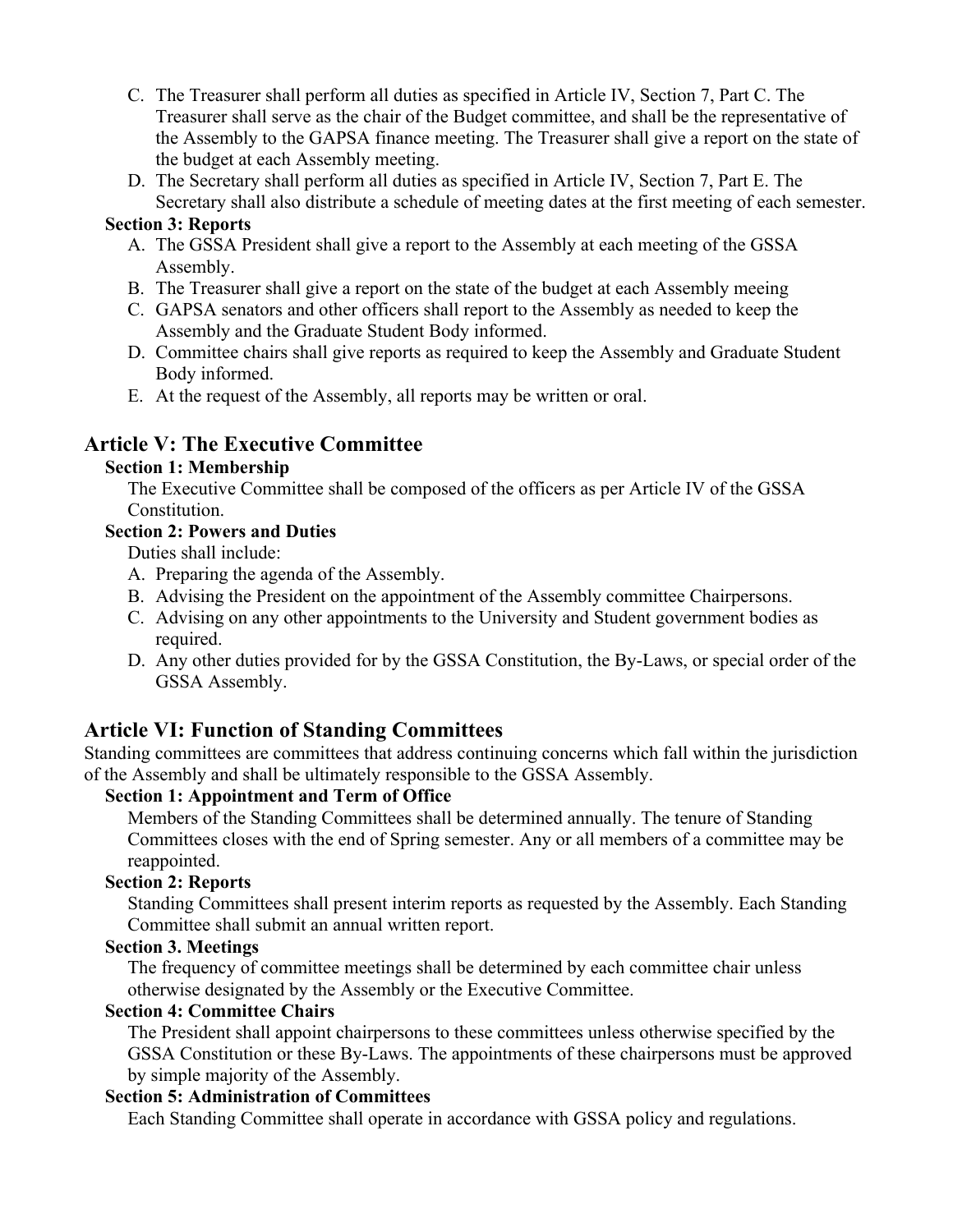#### **Section 6: Procedures for Operation**

The Legislative and Social Committees shall establish guidelines for operation that are approved by the Assembly.

#### **Section 7: Creation and Dissolution of Standing Committees**

- A. Creation of a new Standing Committee will require approval of the Assembly and amendment to these By-Laws. Proper justification must be presented to the Assembly outlining the committee's purpose and function.
- B. Dissolution of a Standing Committee will require approval of the Assembly and amendments to these By-Laws. Proper justification must be presented to the Assembly outlining reasons for dissolving a Standing Committee.

## **Article VII: Standing Committees**

The GSSA Assembly shall have the following Standing Committees:

#### **Section 1: Legislative Committee**

The Legislative committee shall be chaired by the GSSA President who will not have a vote except in the instance of a tie. The committee shall be composed of members from both the School of Liberal Arts and Science and Engineering. These members shall be nominated and confirmed by the Assembly at the first business meeting of the fall semester. This committee is responsible for reviewing and updating proposals on the legislative changes submitted to GSSA. The committee must compile these proposed revisions, and present them to the Assembly at a general business meeting in the same semester the revisions were proposed.

#### **Section 2: Budget Committee**

The Budget Committee shall be chaired by the GSSA Treasurer who will not have a vote except in the case of a tie. The committee shall be composed of members from the School of Liberal Arts and Science and Engineering. These members shall be nominated and confirmed by the Assembly at the first business meeting of the fall semester. The committee will be responsible for the development of the annual operating budget that will be submitted to GAPSA. The committee should formulate their standard procedures and present them to the Assembly at the first fall business meeting.

#### **Section 3: Social Committee**

The Social Committee shall be composed of members with the Vice-President as the chair as prescribed by Article VII, Section 4 of these By-Laws. This committee will organize social events including the annual spring crawfish boil.

#### **Section 4: Awards Committee**

The President will chair the Awards committee and is appointed as per Article VII, Section 4 of these By-Laws. This committee administers the selection process of all awards presented by GSSA, including the GSSA Graduate Teaching Award.

## **Article VIII: Special Committees**

Special Committees are committees that address short-term concerns that fall within the jurisdiction of the Assembly and shall be ultimately responsible to the Assembly.

#### **Section 1: Appointment and Term of Office**

- A. Special Committees shall be created as needed by the Assembly. Proper guidelines shall be presented to the Assembly explaining the purpose, function, and need for such a committee.
- B. Membership of Special Committees shall be determined by the Assembly, or by Presidential appointment with Assembly Approval.
- C. The tenure of a Special Committee closes with its completion of its assignment.

#### **Section 2: Reports**